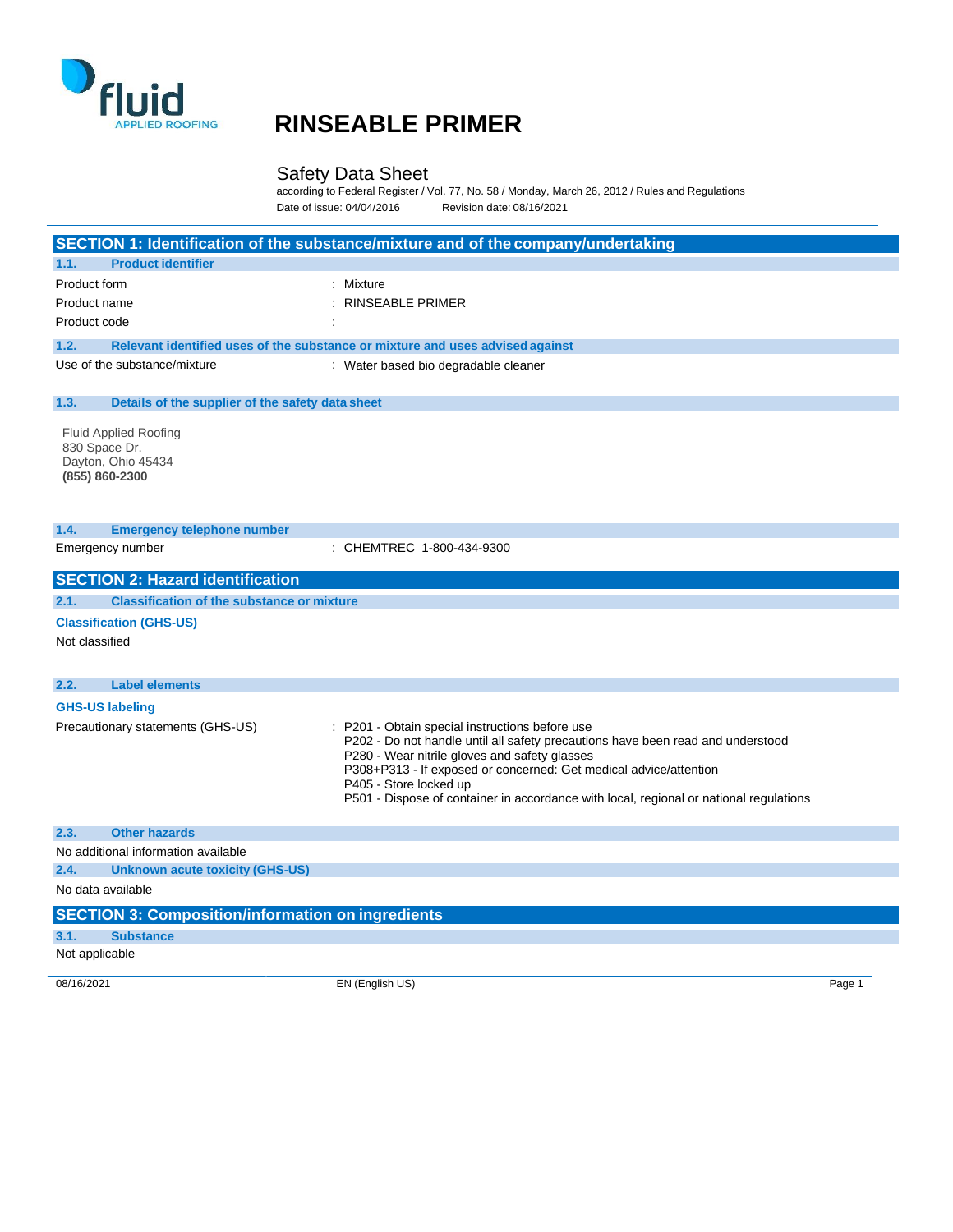#### Safety Data Sheet

according to Federal Register / Vol. 77, No. 58 / Monday, March 26, 2012 / Rules and Regulations

| 3.2.<br><b>Mixture</b>         |                           |               |                                |
|--------------------------------|---------------------------|---------------|--------------------------------|
| <b>Name</b>                    | <b>Product identifier</b> | $\frac{9}{6}$ | <b>Classification (GHS-US)</b> |
| Sodium xylene sulfonate liquid | (CAS No) 1300-72-7        | $1 - 15$      |                                |
| Chelating agent                | (CAS No) 64-02-8          | $1 - 15$      |                                |
| water                          |                           | -80           |                                |
|                                |                           |               |                                |

| <b>SECTION 4: First aid measures</b>                                                                                                                          |                                                                                                                                                                                                                                                                                                                          |  |  |
|---------------------------------------------------------------------------------------------------------------------------------------------------------------|--------------------------------------------------------------------------------------------------------------------------------------------------------------------------------------------------------------------------------------------------------------------------------------------------------------------------|--|--|
| <b>Description of first aid measures</b><br>4.1.                                                                                                              |                                                                                                                                                                                                                                                                                                                          |  |  |
| First-aid measures general                                                                                                                                    | : Never give anything by mouth to an unconscious person. If you feel unwell, seek medical advice<br>(show the label where possible).                                                                                                                                                                                     |  |  |
| First-aid measures after inhalation                                                                                                                           | Assure fresh air breathing. Allow the victim to rest.                                                                                                                                                                                                                                                                    |  |  |
| First-aid measures after skin contact<br>: Remove affected clothing and wash all exposed skin area with mild soap and water, followed by<br>warm water rinse. |                                                                                                                                                                                                                                                                                                                          |  |  |
| First-aid measures after eye contact<br>Rinse immediately with plenty of water. Obtain medical attention if pain, blinking or redness<br>persist.             |                                                                                                                                                                                                                                                                                                                          |  |  |
| First-aid measures after ingestion                                                                                                                            | : Rinse mouth. Do NOT induce vomiting. Obtain emergency medical attention.                                                                                                                                                                                                                                               |  |  |
| 4.2.<br>Most important symptoms and effects, both acute and delayed                                                                                           |                                                                                                                                                                                                                                                                                                                          |  |  |
| No additional information available                                                                                                                           |                                                                                                                                                                                                                                                                                                                          |  |  |
| 4.3.                                                                                                                                                          | Indication of any immediate medical attention and special treatment needed                                                                                                                                                                                                                                               |  |  |
| No additional information available                                                                                                                           |                                                                                                                                                                                                                                                                                                                          |  |  |
| <b>SECTION 5: Firefighting measures</b>                                                                                                                       |                                                                                                                                                                                                                                                                                                                          |  |  |
| <b>Extinguishing media</b><br>5.1.                                                                                                                            |                                                                                                                                                                                                                                                                                                                          |  |  |
| Suitable extinguishing media                                                                                                                                  | : Foam. Dry powder. Carbon dioxide. Water spray. Sand.                                                                                                                                                                                                                                                                   |  |  |
| Unsuitable extinguishing media                                                                                                                                | : Do not use a heavy water stream.                                                                                                                                                                                                                                                                                       |  |  |
| 5.2.<br>Special hazards arising from the substance or mixture                                                                                                 |                                                                                                                                                                                                                                                                                                                          |  |  |
| No additional information available                                                                                                                           |                                                                                                                                                                                                                                                                                                                          |  |  |
| 5.3.<br><b>Advice for firefighters</b>                                                                                                                        |                                                                                                                                                                                                                                                                                                                          |  |  |
| Firefighting instructions                                                                                                                                     | : Use water spray or fog for cooling exposed containers. Exercise caution when fighting any<br>chemical fire. Prevent fire-fighting water from entering environment.                                                                                                                                                     |  |  |
| Protection during firefighting                                                                                                                                | Do not enter fire area without proper protective equipment, including respiratory protection.                                                                                                                                                                                                                            |  |  |
| <b>SECTION 6: Accidental release measures</b>                                                                                                                 |                                                                                                                                                                                                                                                                                                                          |  |  |
| 6.1.<br>Personal precautions, protective equipment and emergency procedures                                                                                   |                                                                                                                                                                                                                                                                                                                          |  |  |
| 6.1.1.<br>For non-emergency personnel                                                                                                                         |                                                                                                                                                                                                                                                                                                                          |  |  |
| Emergency procedures                                                                                                                                          | : Evacuate unnecessary personnel.                                                                                                                                                                                                                                                                                        |  |  |
| 6.1.2.<br>For emergency responders                                                                                                                            |                                                                                                                                                                                                                                                                                                                          |  |  |
| Protective equipment                                                                                                                                          | : Equip cleanup crew with proper protection.                                                                                                                                                                                                                                                                             |  |  |
| Emergency procedures                                                                                                                                          | : Ventilate area.                                                                                                                                                                                                                                                                                                        |  |  |
| 6.2.<br><b>Environmental precautions</b>                                                                                                                      |                                                                                                                                                                                                                                                                                                                          |  |  |
| Prevent entry to sewers and public waters. Notify authorities if liquid enters sewers or public waters.                                                       |                                                                                                                                                                                                                                                                                                                          |  |  |
| 6.3.<br>Methods and material for containment and cleaning up                                                                                                  |                                                                                                                                                                                                                                                                                                                          |  |  |
| Methods for cleaning up                                                                                                                                       | : Soak up spills with inert solids, such as clay or diatomaceous earth as soon as possible. Collect<br>spillage. Store away from other materials.                                                                                                                                                                        |  |  |
| 6.4.<br><b>Reference to other sections</b>                                                                                                                    |                                                                                                                                                                                                                                                                                                                          |  |  |
| See Heading 8. Exposure controls and personal protection.                                                                                                     |                                                                                                                                                                                                                                                                                                                          |  |  |
| <b>SECTION 7: Handling and storage</b>                                                                                                                        |                                                                                                                                                                                                                                                                                                                          |  |  |
| <b>Precautions for safe handling</b><br>7.1.                                                                                                                  |                                                                                                                                                                                                                                                                                                                          |  |  |
| Precautions for safe handling                                                                                                                                 | Wash hands and other exposed areas with mild soap and water before eating, drinking or<br>smoking and when leaving work. Provide good ventilation in process area to prevent formation of<br>vapor. Obtain special instructions before use. Do not handle until all safety precautions have<br>been read and understood. |  |  |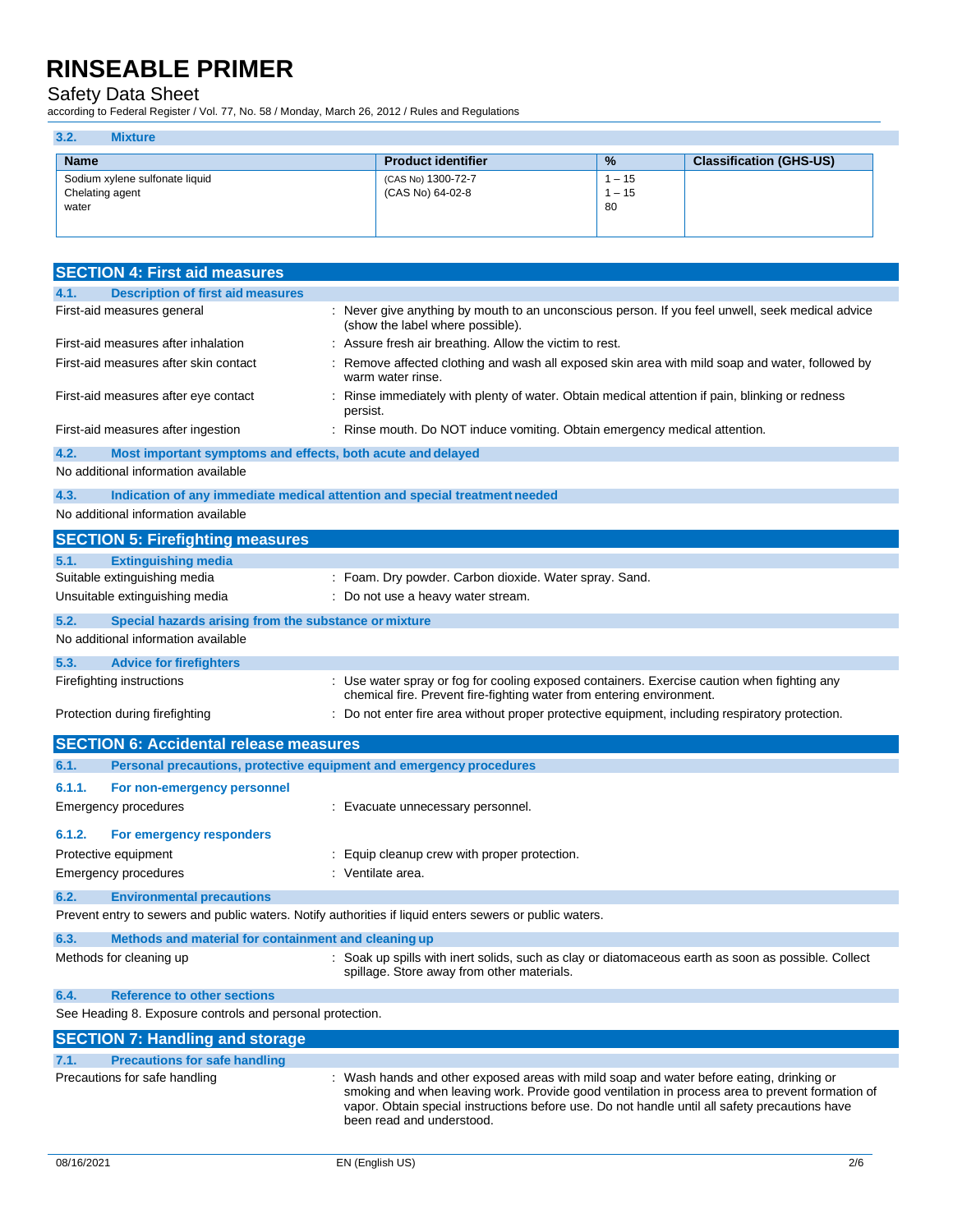### Safety Data Sheet

according to Federal Register / Vol. 77, No. 58 / Monday, March 26, 2012 / Rules and Regulations

| 7.2.                   | Conditions for safe storage including and incompatibilities                                                     |  |  |
|------------------------|-----------------------------------------------------------------------------------------------------------------|--|--|
| Storage conditions     | Keep only in the original container in a cool, well-ventilated place. Keep container closed<br>when not in use. |  |  |
| Incompatible products  | : Strong bases. Strong acids.                                                                                   |  |  |
| Incompatible materials | : Sources of ignition.                                                                                          |  |  |
|                        |                                                                                                                 |  |  |

**7.3. Specific end use(s)**

No additional information available

#### **SECTION 8: Exposure controls/personal protection**

#### **8.1. Control parameters**

| Titanium dioxide (13463-67-7)                      |                                                                                                                                                              |                     |
|----------------------------------------------------|--------------------------------------------------------------------------------------------------------------------------------------------------------------|---------------------|
| <b>USA ACGIH</b><br>ACGIH TWA (mg/m <sup>3</sup> ) |                                                                                                                                                              | 1 mg/m $3$          |
| <b>USA ACGIH</b>                                   | Remark (ACGIH)                                                                                                                                               | LRT irr; A3         |
| <b>USA OSHA</b>                                    | OSHA PEL (TWA) (mg/m <sup>3</sup> )                                                                                                                          | $15 \text{ mg/m}^3$ |
| <b>Exposure controls</b><br>8.2.                   |                                                                                                                                                              |                     |
| Personal protective equipment                      | : Avoid all unnecessary exposure.                                                                                                                            |                     |
| Hand protection                                    | : Wear nitrile gloves.                                                                                                                                       |                     |
| Eye protection                                     | : Chemical goggles or safety glasses.                                                                                                                        |                     |
| Respiratory protection                             | : Wear appropriate mask.                                                                                                                                     |                     |
| Other information                                  | : Do not eat, drink or smoke during use.                                                                                                                     |                     |
| <b>SECTION 9: Physical and chemical properties</b> |                                                                                                                                                              |                     |
| 9.1.                                               | Information on basic physical and chemical properties                                                                                                        |                     |
| Physical state                                     | : Liquid                                                                                                                                                     |                     |
| Color                                              | : WATER                                                                                                                                                      |                     |
| Odor                                               | : characteristic                                                                                                                                             |                     |
| Odor threshold                                     | : No data available                                                                                                                                          |                     |
| рH                                                 | : No data available                                                                                                                                          |                     |
| Relative evaporation rate (butyl acetate=1)        | : No data available                                                                                                                                          |                     |
| Melting point                                      | : No data available                                                                                                                                          |                     |
| Freezing point                                     | : No data available                                                                                                                                          |                     |
| Boiling point                                      | : No data available                                                                                                                                          |                     |
| Flash point                                        | : >200°F (93.4°C)                                                                                                                                            |                     |
| Auto-ignition temperature                          | : No data available                                                                                                                                          |                     |
| Decomposition temperature                          | : No data available                                                                                                                                          |                     |
| Flammability (solid, gas)                          | : No data available                                                                                                                                          |                     |
| Vapor pressure                                     | : No data available                                                                                                                                          |                     |
| Relative vapor density at 20 °C                    | : No data available                                                                                                                                          |                     |
| <b>Specific Gravity</b>                            | : No data available                                                                                                                                          |                     |
| Density                                            | : $\approx 1.3$ g/cm <sup>3</sup>                                                                                                                            |                     |
| Solubility                                         | : Water: Solubility in water of component(s) of the mixture :<br>$\cdot$ : < 0.01 g/100ml $\cdot$ : 0.15 g/100ml $\cdot$ : 0.090 g/100ml $\cdot$ : $\cdot$ : |                     |
| Log Pow                                            | : No data available                                                                                                                                          |                     |
| Log Kow                                            | : No data available                                                                                                                                          |                     |
| Viscosity, kinematic                               | : No data available                                                                                                                                          |                     |

Viscosity, dynamic **intervalse in the Contract of Contract Available** : No data available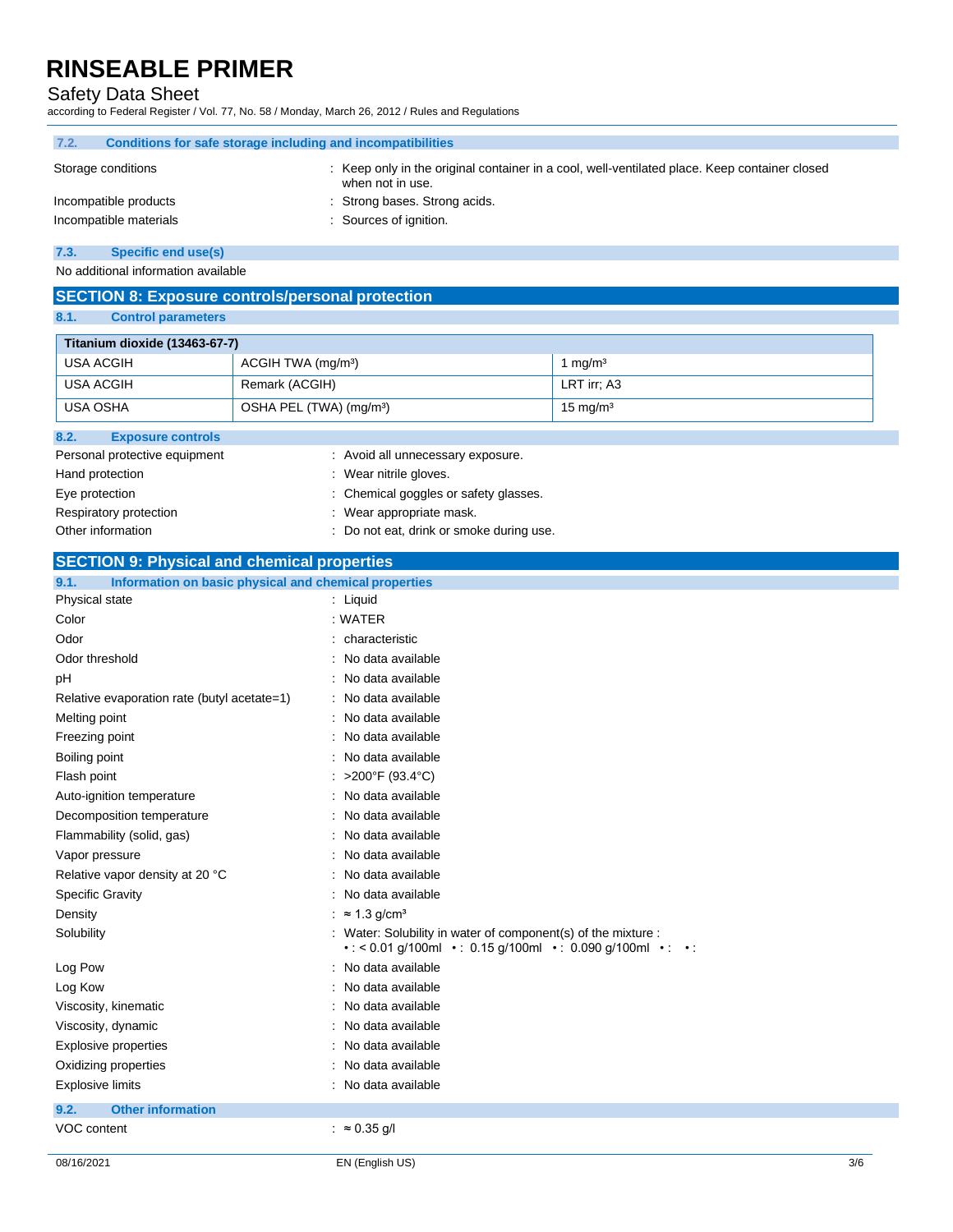### Safety Data Sheet

according to Federal Register / Vol. 77, No. 58 / Monday, March 26, 2012 / Rules and Regulations

|                                     | <b>SECTION 10: Stability and reactivity</b> |  |  |  |  |
|-------------------------------------|---------------------------------------------|--|--|--|--|
| 10.1.                               | <b>Reactivity</b>                           |  |  |  |  |
|                                     | No additional information available         |  |  |  |  |
| 10.2.                               | <b>Chemical stability</b>                   |  |  |  |  |
| Not established.                    |                                             |  |  |  |  |
| 10.3.                               | <b>Possibility of hazardous reactions</b>   |  |  |  |  |
|                                     | Not established.                            |  |  |  |  |
| 10.4.                               | <b>Conditions to avoid</b>                  |  |  |  |  |
| No additional information available |                                             |  |  |  |  |
| 10.5.                               | Incompatible materials                      |  |  |  |  |
| Strong acids. Strong bases.         |                                             |  |  |  |  |
| 10.6.                               | <b>Hazardous decomposition products</b>     |  |  |  |  |
|                                     | fume. Carbon monoxide. Carbon dioxide.      |  |  |  |  |

### **SECTION 11: Toxicological information**

**11.1. Information on toxicological effects**

Acute toxicity in the contract of the contract of the contract of the contract of the contract of the contract of the contract of the contract of the contract of the contract of the contract of the contract of the contract

| Sodium xylene sulfonate liquid (1300-27-7) |                                                                                                                                                    |  |  |  |
|--------------------------------------------|----------------------------------------------------------------------------------------------------------------------------------------------------|--|--|--|
| LD50 oral rat                              | > 10000 mg/kg (Rat; OECD 425: Acute Oral Toxicity: Up-and-Down Procedure; Experimental<br>value; > 5000 mg/kg bodyweight; Rat; Experimental value) |  |  |  |
| LD50 dermal rabbit                         | > 10000 mg/kg (Rabbit; Experimental value)                                                                                                         |  |  |  |
| LC50 inhalation rat (mg/l)                 | > 6.8 mg/l/4h (Rat; Experimental value)                                                                                                            |  |  |  |
| Skin corrosion/irritation                  | : Not classified                                                                                                                                   |  |  |  |
| Serious eye damage/irritation              | : Not classified                                                                                                                                   |  |  |  |
| Respiratory or skin sensitization          | : Not classified                                                                                                                                   |  |  |  |
| Germ cell mutagenicity                     | Not classified                                                                                                                                     |  |  |  |
| Carcinogenicity                            | : Not classified                                                                                                                                   |  |  |  |
| Sodium vylane sulfonate liquid (1300-27-7) |                                                                                                                                                    |  |  |  |

| <b>OUGHAIL AVIOLUT SUITUITURE INGHU (TOUT ET T)</b>    |                                                                   |  |
|--------------------------------------------------------|-------------------------------------------------------------------|--|
| IARC group                                             | 2B - Possibly carcinogenic to humans                              |  |
| Reproductive toxicity                                  | Not classified                                                    |  |
| Specific target organ toxicity (single exposure)       | : Not classified                                                  |  |
| Specific target organ toxicity (repeated<br>exposure)  | : Not classified                                                  |  |
| Aspiration hazard                                      | : Not classified                                                  |  |
| Potential Adverse human health effects and<br>symptoms | Based on available data, the classification criteria are not met. |  |

#### **SECTION 12: Ecological information**

**12.1. Toxicity**

| Titanium dioxide (13463-67-7)                                              |                        |  |
|----------------------------------------------------------------------------|------------------------|--|
| LC50 fish 1<br>> 1000 mg/l (96 h; Pimephales promelas)                     |                        |  |
| < 1000 mg/l (432 h; Daphnia magna; Static system)<br>EC50 Daphnia 1        |                        |  |
| > 1 g/l (96 h; Leuciscus idus)<br>LC50 fish 2                              |                        |  |
| < 500 mg/l (720 h; Daphnia magna; Static system)<br>EC50 Daphnia 2         |                        |  |
| 61 mg/l (72 h; Pseudokirchneriella subcapitata)<br>Threshold limit algae 1 |                        |  |
| 12.2.<br><b>Persistence and degradability</b>                              |                        |  |
| <b>RINSEABLE PRIMER</b>                                                    |                        |  |
| Persistence and degradability<br>Not established.                          |                        |  |
| 08/16/2021                                                                 | EN (English US)<br>4/6 |  |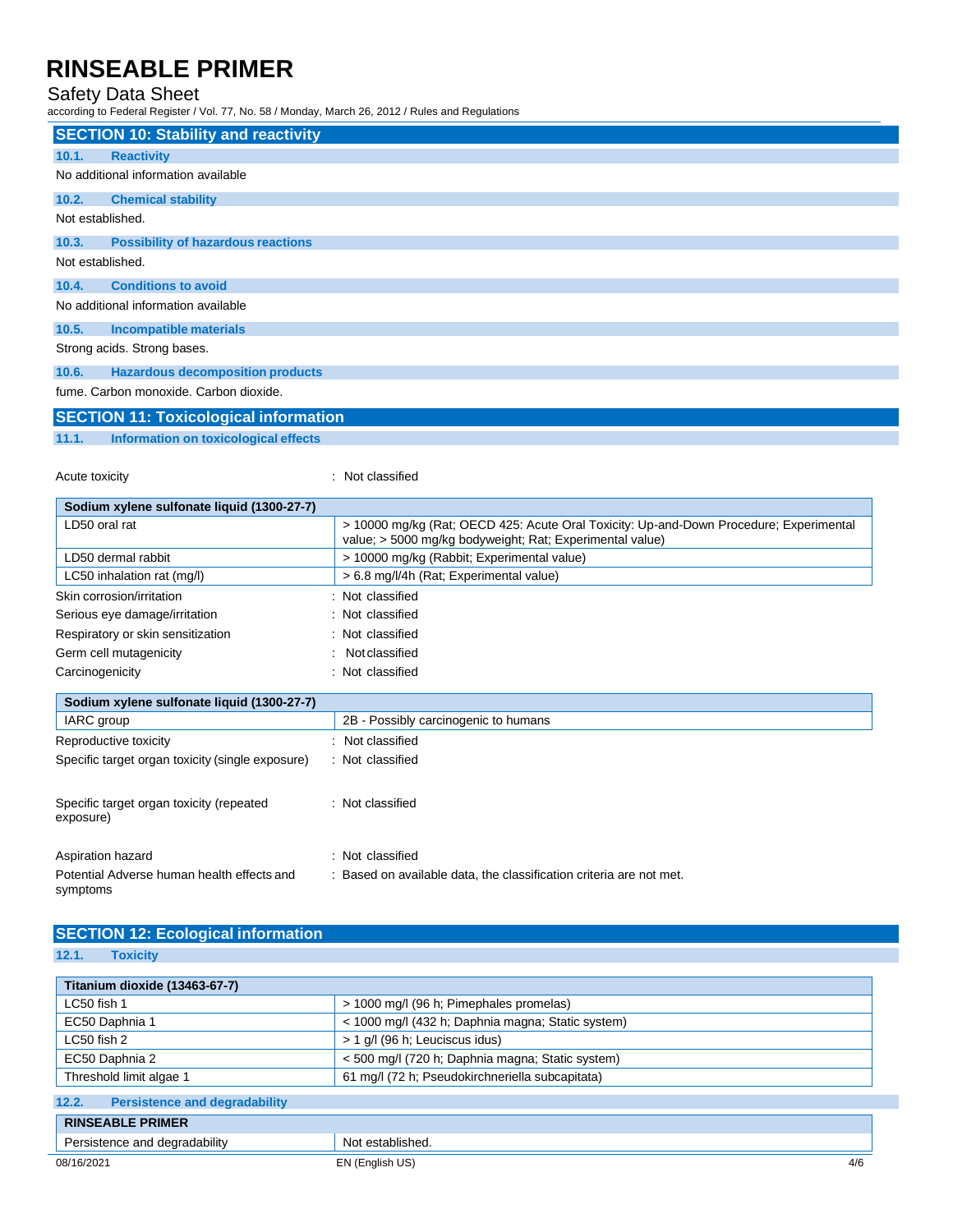#### Safety Data Sheet

according to Federal Register / Vol. 77, No. 58 / Monday, March 26, 2012 / Rules and Regulations

| Sodium xylene sulfonate liquid (1300-27-7)                                                                              |                                                                                                                                                               |  |  |  |
|-------------------------------------------------------------------------------------------------------------------------|---------------------------------------------------------------------------------------------------------------------------------------------------------------|--|--|--|
| Persistence and degradability<br>Biodegradability: not applicable. Low potential for mobility in soil. Not established. |                                                                                                                                                               |  |  |  |
| Biochemical oxygen demand (BOD)                                                                                         | Not applicable                                                                                                                                                |  |  |  |
| Chemical oxygen demand (COD)<br>Not applicable                                                                          |                                                                                                                                                               |  |  |  |
| ThOD<br>Not applicable<br>BOD (% of ThOD)<br>Not applicable                                                             |                                                                                                                                                               |  |  |  |
|                                                                                                                         |                                                                                                                                                               |  |  |  |
| 12.3.<br><b>Bioaccumulative potential</b>                                                                               |                                                                                                                                                               |  |  |  |
| <b>RINSEABLE PRIMER</b><br>Bioaccumulative potential                                                                    | Not established.                                                                                                                                              |  |  |  |
|                                                                                                                         |                                                                                                                                                               |  |  |  |
| Titanium dioxide (13463-67-7)<br>Bioaccumulative potential                                                              | Not bioaccumulative. Not established.                                                                                                                         |  |  |  |
| 12.4.<br><b>Mobility in soil</b>                                                                                        |                                                                                                                                                               |  |  |  |
| No additional information available                                                                                     |                                                                                                                                                               |  |  |  |
| 12.5.<br><b>Other adverse effects</b>                                                                                   |                                                                                                                                                               |  |  |  |
| Effect on ozone layer                                                                                                   | : No additional information available                                                                                                                         |  |  |  |
| Effect on the global warming                                                                                            | : No known ecological damage caused by this product.                                                                                                          |  |  |  |
| Other information                                                                                                       | : Avoid release to the environment.                                                                                                                           |  |  |  |
| <b>SECTION 13: Disposal considerations</b>                                                                              |                                                                                                                                                               |  |  |  |
| 13.1.<br><b>Waste treatment methods</b>                                                                                 |                                                                                                                                                               |  |  |  |
| Waste disposal recommendations                                                                                          | : Dispose in a safe manner in accordance with local/national regulations. Dispose of container in<br>accordance with local, regional or national regulations. |  |  |  |
| Ecology - waste materials                                                                                               | : Avoid release to the environment.                                                                                                                           |  |  |  |
| <b>SECTION 14: Transport information</b>                                                                                |                                                                                                                                                               |  |  |  |
| In accordance with DOT                                                                                                  |                                                                                                                                                               |  |  |  |
| Not regulated for transport                                                                                             |                                                                                                                                                               |  |  |  |
| <b>Additional information</b>                                                                                           |                                                                                                                                                               |  |  |  |
| Other information                                                                                                       | : No supplementary information available.                                                                                                                     |  |  |  |
| <b>ADR</b>                                                                                                              |                                                                                                                                                               |  |  |  |
| Transport document description                                                                                          |                                                                                                                                                               |  |  |  |
|                                                                                                                         |                                                                                                                                                               |  |  |  |
| <b>Transport by sea</b>                                                                                                 |                                                                                                                                                               |  |  |  |
| No additional information available                                                                                     |                                                                                                                                                               |  |  |  |
| <b>Air transport</b><br>No additional information available                                                             |                                                                                                                                                               |  |  |  |
|                                                                                                                         |                                                                                                                                                               |  |  |  |
| <b>SECTION 15: Regulatory information</b>                                                                               |                                                                                                                                                               |  |  |  |
| 15.1. US Federal regulations                                                                                            |                                                                                                                                                               |  |  |  |
| <b>RINSEABLE PRIMER</b><br>Not listed on the United States TSCA (Toxic Substances Control Act) inventory                |                                                                                                                                                               |  |  |  |
|                                                                                                                         |                                                                                                                                                               |  |  |  |
| 15.2. International regulations                                                                                         |                                                                                                                                                               |  |  |  |
| <b>CANADA</b><br>No additional information available                                                                    |                                                                                                                                                               |  |  |  |
| <b>EU-Regulations</b><br>No additional information available                                                            |                                                                                                                                                               |  |  |  |
| Classification according to Regulation (EC) No. 1272/2008 [CLP]                                                         |                                                                                                                                                               |  |  |  |
| <b>Classification according to Directive 67/548/EEC or 1999/45/EC</b>                                                   |                                                                                                                                                               |  |  |  |
| Not classified                                                                                                          |                                                                                                                                                               |  |  |  |
|                                                                                                                         |                                                                                                                                                               |  |  |  |